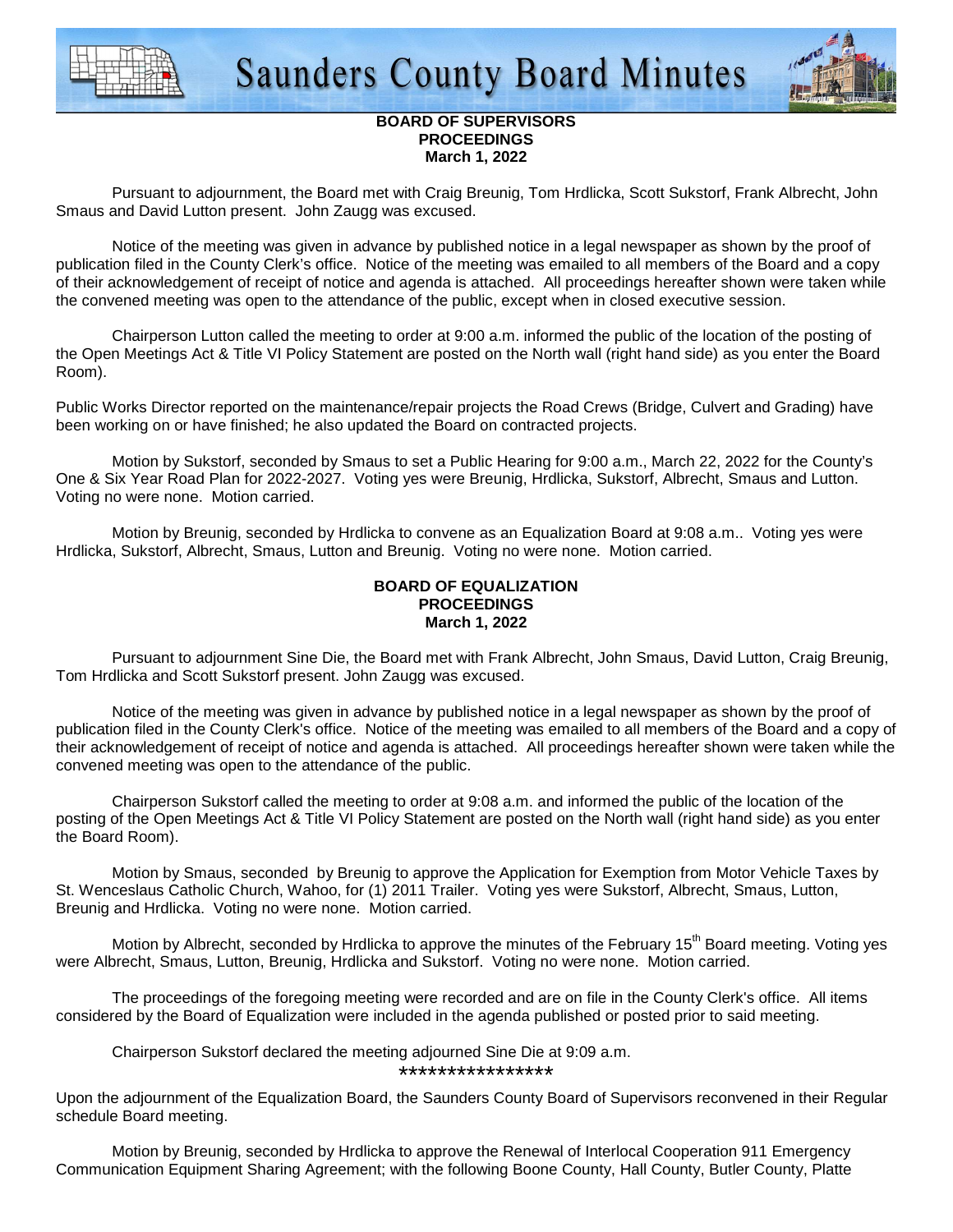



County, Columbus City Council, Hamilton county, Region 26 Council Taylor, Custer County and Grand Island City Council. Said Interlocal is for a (5) year period. Voting yes were Smaus, Lutton, Breunig, Hrdlicka, Sukstorf and Albrecht. Voting no were none. Motion carried.

 Motion by Hrdlicka, seconded by Breunig to renew the Subscription for IamResponding for a (5) year period. Voting yes were Lutton, Breunig, Hrdlicka, Sukstorf, Albrecht and Smaus. Voting no were none. Motion carried.

Motion by Albrecht, seconded by Smaus to approve the minutes of the February 22<sup>nd</sup> Board meeting. Voting yes were Breunig, Hrdlicka, Sukstorf, Albrecht, Smaus and Lutton. Voting no were none. Motion carried.

### Committee Reports:

 Board Member Hrdlicka reported the Building Committee looked into the leaking issue problem at the Law Enforcement and Judicial Center, the Committee felt there are design issue problems. He also reported that representatives from Pella Windows would be at the Courthouse inspecting the windows with the Maintenance personnel and the Public Works Director.

 Motion by Smaus, seconded by Hrdlicka to convene in Closed Session at 9:43 a.m., for contract matters (84-1410), with the County Attorney present. Voting yes were Hrdlicka, Sukstorf, Albrecht, Smaus, Lutton and Breunig. Voting no were none. Motion carried.

 Motion by Sukstorf, seconded by Breunig to adjourn from Closed Session at 10:10 a.m., with no action taken and to reconvene in Regular meeting. Voting yes were Sukstorf, Albrecht, Smaus, Lutton and Hrdlicka. Voting no were none. Motion carried.

 The proceedings of the foregoing meeting were recorded and are on file in the County Clerk's office. All items considered by the Board of Supervisors were included in the agenda published or posted prior to said meeting.

Chairperson Lutton declared the meeting adjourned at 10:13 a.m.

### **BOARD OF SUPERVISORS PROCEEDINGS March 8, 2022**

 Pursuant to adjournment, the Board met with Craig Breunig, Tom Hrdlicka, John Zaugg, Scott Sukstorf, John Smaus and David Lutton present. Frank Albrecht was excused.

 Notice of the meeting was given in advance by published notice in a legal newspaper as shown by the proof of publication filed in the County Clerk's office. Notice of the meeting was emailed to all members of the Board and a copy of their acknowledgement of receipt of notice and agenda is attached. All proceedings hereafter shown were taken while the convened meeting was open to the attendance of the public, except when in closed executive session.

 Chairperson Lutton called the meeting to order at 9:00 a.m. informed the public of the location of the posting of the Open Meetings Act & Title VI Policy Statement are posted on the North wall (right hand side) as you enter the Board Room).

Public Works Director reported on the maintenance/repair projects the Road Crews (Bridge, Culvert and Grading) have been working on or have finished; he also updated the Board on contracted projects. He also reported to the Board the State Department of Transportation has lowered the speed limit on Hwy 77 / County Road J on (Entrance to Saunders Medical Center) down to (60) miles an hour. He also discussed the intersection of Hwy 77 / Hwy 109, where the proposed Round-about will be installed. He also discussed the inspections of the Courthouse and Old Jail windows and the outcome of that inspection.

The Board discussed the Flagmen Car Club Spring Cruise event on April 23, 2022 and their request to use county roads for said event. Allan Ptacek was present to answer any questions of the Board. The Board asked if they had visited with the County Sheriff with regards to this event and respond they had not. The Board directed him to visit with the County Sheriff, prior to the Board taking action on this matter.

Motion by Sukstorf, seconded by Smaus to adopt **Resolution #16-2022**, authorizing the Chair to sign the Project Program Agreement between Saunders County and Nebraska Department of Transportation for the "County Bridge Match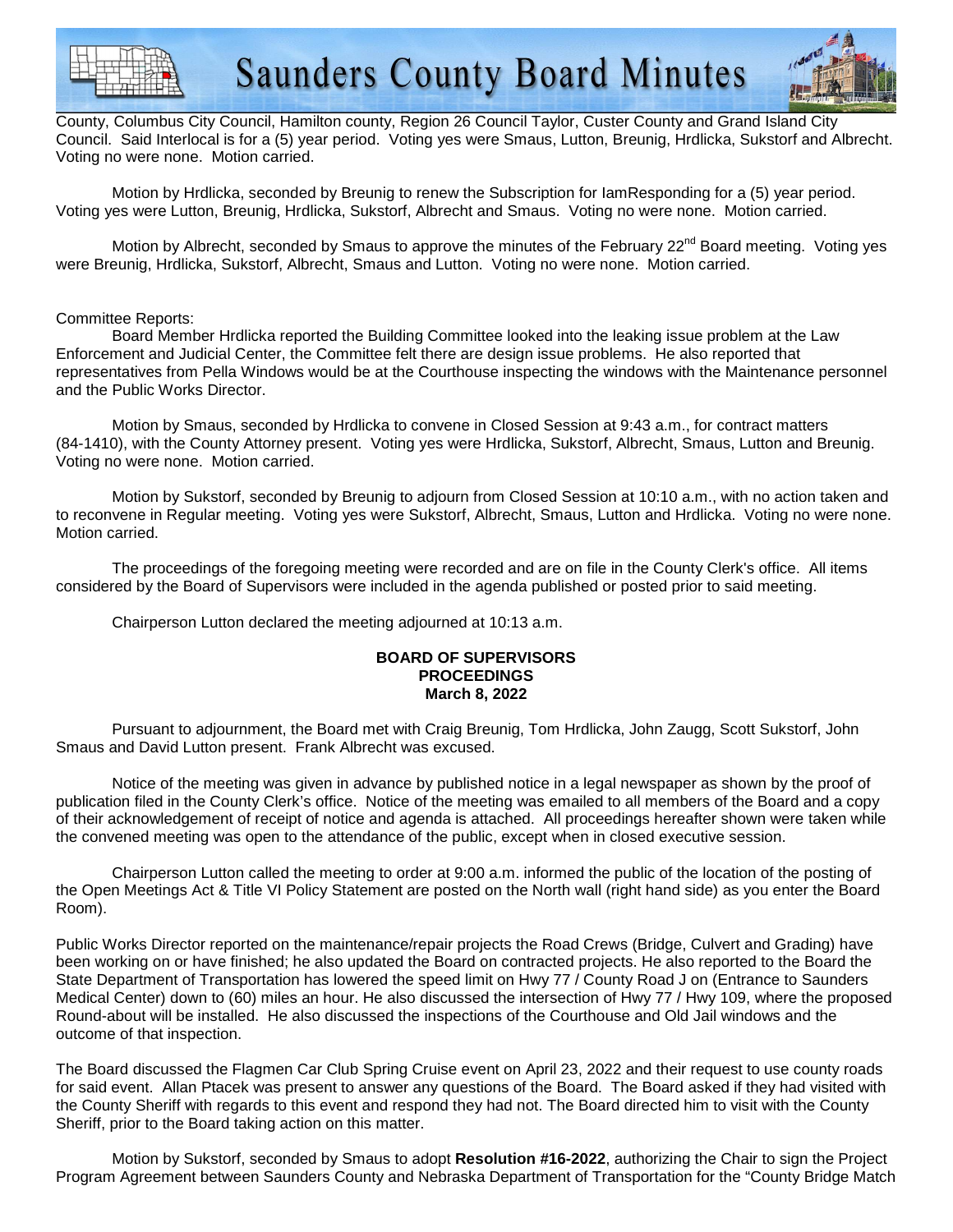



Program" Project No. STWD-CBMP(6). Voting yes were Breunig, Hrdlicka, Zaugg, Sukstorf, Smaus and Lutton. Voting no were none. Motion carried.

Motion by Smaus, seconded by Zaugg to convene as an Equalization Board at 9:20 a.m. Voting yes were Hrdlicka, Zaugg, Sukstorf, Smaus, Lutton and Breunig. Voting no were none. Motion carried.

## **BOARD OF EQUALIZATION PROCEEDINGS March 8, 2022**

 Pursuant to adjournment Sine Die, the Board met with John Smaus, David Lutton, Craig Breunig, Tom Hrdlicka, John Zaugg and Scott Sukstorf present. Frank Albrecht was excused.

 Notice of the meeting was given in advance by published notice in a legal newspaper as shown by the proof of publication filed in the County Clerk's office. Notice of the meeting was emailed to all members of the Board and a copy of their acknowledgement of receipt of notice and agenda is attached. All proceedings hereafter shown were taken while the convened meeting was open to the attendance of the public.

 Chairperson Sukstorf called the meeting to order at 9:20 a.m. and informed the public of the location of the posting of the Open Meetings Act & Title VI Policy Statement are posted on the North wall (right hand side) as you enter the Board Room).

Motion by Breunig, seconded by Hrdlicka to rescind the action taken February 15, 2022 regarding Report of Destroyed Real Property, filed by Victoria Miller-Warner, for property described as Lot 8 & E 40' Lot 7 Blk 1 Whitneys Addition Cedar Bluffs. Action to rescind is being done due to adjustments to value of property can only be taken between June 1 – July 25<sup>th</sup>, per Nebr. State Statute 77-1502. Voting yes were Zaugg, Sukstorf, Smaus, Lutton, Breunig and Hrdlicka. Voting no were none. Motion carried.

Motion by Smaus, seconded by Lutton to approve the minutes of the March 1<sup>st</sup> Board meeting. Voting yes were Sukstorf, Smaus, Lutton, Breunig, Hrdlicka and Zaugg. Voting no were none. Motion carried.

 The proceedings of the foregoing meeting were recorded and are on file in the County Clerk's office. All items considered by the Board of Equalization were included in the agenda published or posted prior to said meeting.

Chairperson Sukstorf declared the meeting adjourned Sine Die at 9:23 a.m.

**\*\*\*\*\*\*\*\*\*\*\*\*\*\*\*\*** 

Upon the adjournment of the Equalization Board, the Saunders County Board of Supervisors reconvened in their Regular schedule Board meeting.

Saunders County Extension met with the Board to introduce of Extension Team and briefly overviewed the work being done within the County. They also discussed with the Board Extension Assistant Equity Salary Increases; Interlocal Agreement for the Provision of Cooperative Extension Services; Addendum to the Interlocal Agreement for the Provision of Cooperative Extension Services.

 Motion by Smaus, seconded by Hrdlicka to approve and authorize the Chair to sign the Special Designated Liquor License Local Recommendation form by DJJC, LLC, Stuart, NE – for a Reception event to be held on April 30, 2022, from 4:00 p.m. to 12:00 p.m., at the Woodcliff Community Center, 980 County Road W, Lot-T-1018, Fremont. Voting yes were Smaus, Lutton, Breunig, Hrdlicka, Zaugg and Sukstorf. Voting no were none. Motion carried.

Motion by Breunig, seconded by Hrdlicka to approve the County's Payroll for the March 11<sup>th</sup> pay period; the County Treasurer is hereby authorized to issue a check to the Saunders County Imprest Account for the full amount for all funds. Voting yes were Lutton, Breunig, Hrdlicka, Zaugg, Sukstorf and Smaus. Voting no were none. Motion carried.

Motion by Breunig, seconded by Zaugg to approve the minutes of the March 8<sup>th</sup> Board meeting and to approve the withdrawal of Pledged Securities, as presented by the County Treasurer. Voting yes were Breunig, Hrdlicka, Zaugg, Sukstorf, Smaus and Lutton. Voting no were none. Motion carried.

Open discussion from the Public: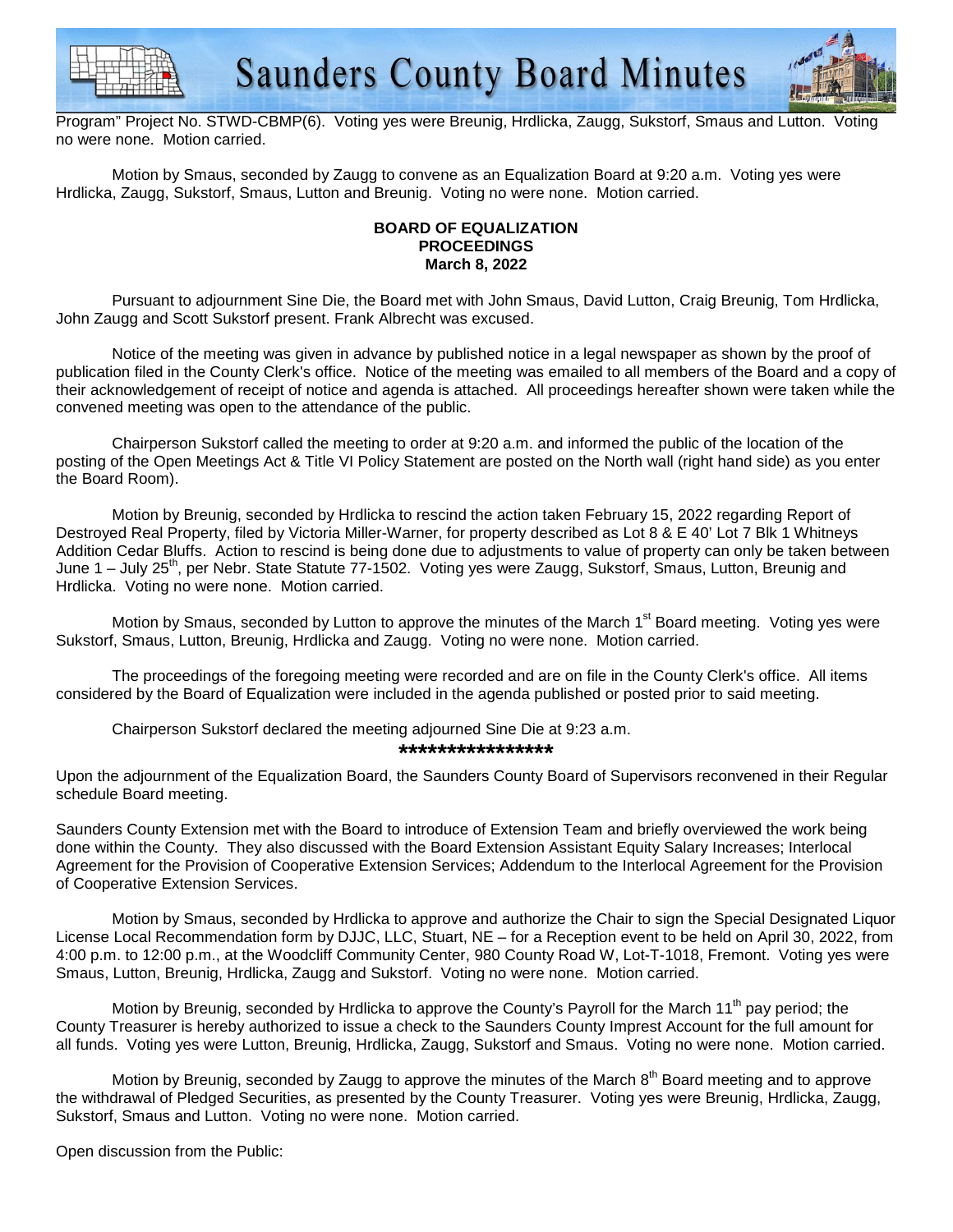**Saunders County Board Minutes** 



 Wendy Mach visited with the Board with regards to the Recognition of Veteran of the Month program and asked why there hasn't be a Veteran recognized since October 2021. This was a program that her father (Larry Mach) proposed to the Board in 2018, and as a Member of the Saunders County Board was very proud that the County Board approved the program and was recognizing a Veteran every month. The Board told her it was not a change that they had made and that they want the Recognition of Veteran of the Month program that was established by her father (Larry Mach), to continue and have expressed that to the County's Veteran Service Officer. Dan Kauble, Saunders County Veteran Service Officer was present for this discussion, but provided no clear explanation as to why the change was made. The Board made it clear to Wendy Mach, this was not a change that they made and very much wanted the "Recognition of Veteran of the Month" program to continue.

### Legislative Matter(s):

 Board Member Breunig updated the Board on the discussions/actions of the Legislature, with topic being the surplus of revenue that the State has and all the different suggestions that a being proposed for the use of said surplus revenue.

Motion by Breunig, seconded by Hrdlicka to convene in Closed Session at 9:57 a.m., for personnel matters (84-1410), with the County Attorney present. Voting yes were Hrdlicka, Zaugg, Sukstorf, Smaus, Lutton and Breunig. Voting no were none. Motion carried.

 Motion by Smaus, seconded by Sukstorf to adjourn from Closed Session at 10:33 a.m., with no action taken and to reconvene in Regular meeting. Voting yes were Zaugg, Sukstorf, Smaus, Lutton, Breunig and Hrdlicka. Voting no were none. Motion carried.

 The proceedings of the foregoing meeting were recorded and are on file in the County Clerk's office. All items considered by the Board of Supervisors were included in the agenda published or posted prior to said meeting.

Chairperson Lutton declared the meeting adjourned at 10:35 a.m.

### **BOARD OF SUPERVISORS PROCEEDINGS March 15, 2022**

 Pursuant to adjournment, the Board met with Craig Breunig, Tom Hrdlicka, John Zaugg, Scott Sukstorf, Frank Albrecht, John Smaus and David Lutton present.

 Notice of the meeting was given in advance by published notice in a legal newspaper as shown by the proof of publication filed in the County Clerk's office. Notice of the meeting was emailed to all members of the Board and a copy of their acknowledgement of receipt of notice and agenda is attached. All proceedings hereafter shown were taken while the convened meeting was open to the attendance of the public, except when in closed executive session.

 Chairperson Lutton called the meeting to order at 9:00 a.m. informed the public of the location of the posting of the Open Meetings Act & Title VI Policy Statement are posted on the North wall (right hand side) as you enter the Board Room).

Public Works Director reported on the maintenance/repair projects the Road Crews (Bridge, Culvert and Grading) have been working on or have finished; he also updated the Board on contracted projects

Motion by Breunig, seconded by Hrdlicka to authorize the Chair to sign the following documents for the 5311 Operating Assistance State Fiscal Year 2022 for the Saunders County Transpiration: Certification of Compliance with Civil Rights; Certification of Restrictions on Lobbying; Labor Narrative; Acceptance of Special 5333(B) of Title 49; Certifications and Assurances for FTA Programs; and Transit Asset Management (TAM) Certification and Accountable Executive. Voting yes were Breunig, Hrdlicka, Zaugg, Sukstorf, Albrecht, Smaus and Lutton. Voting no were none. Motion carried.

Motion by Smaus, seconded by Sukstorf to adopt Resolution #18-2022 that the Roads and Alleys located in the Unincorporated Village of Rescue, NE (E½ of Sec 20, T-16-N, R-5-E) (Chester Township) be vacated and ownership be reverted to Michael and Stephannie Dvorak (husband and wife). Voting yes were Hrdlicka, Zaugg, Sukstorf, Albrecht, Smaus, Lutton and Breunig. Voting no were none. Motion carried.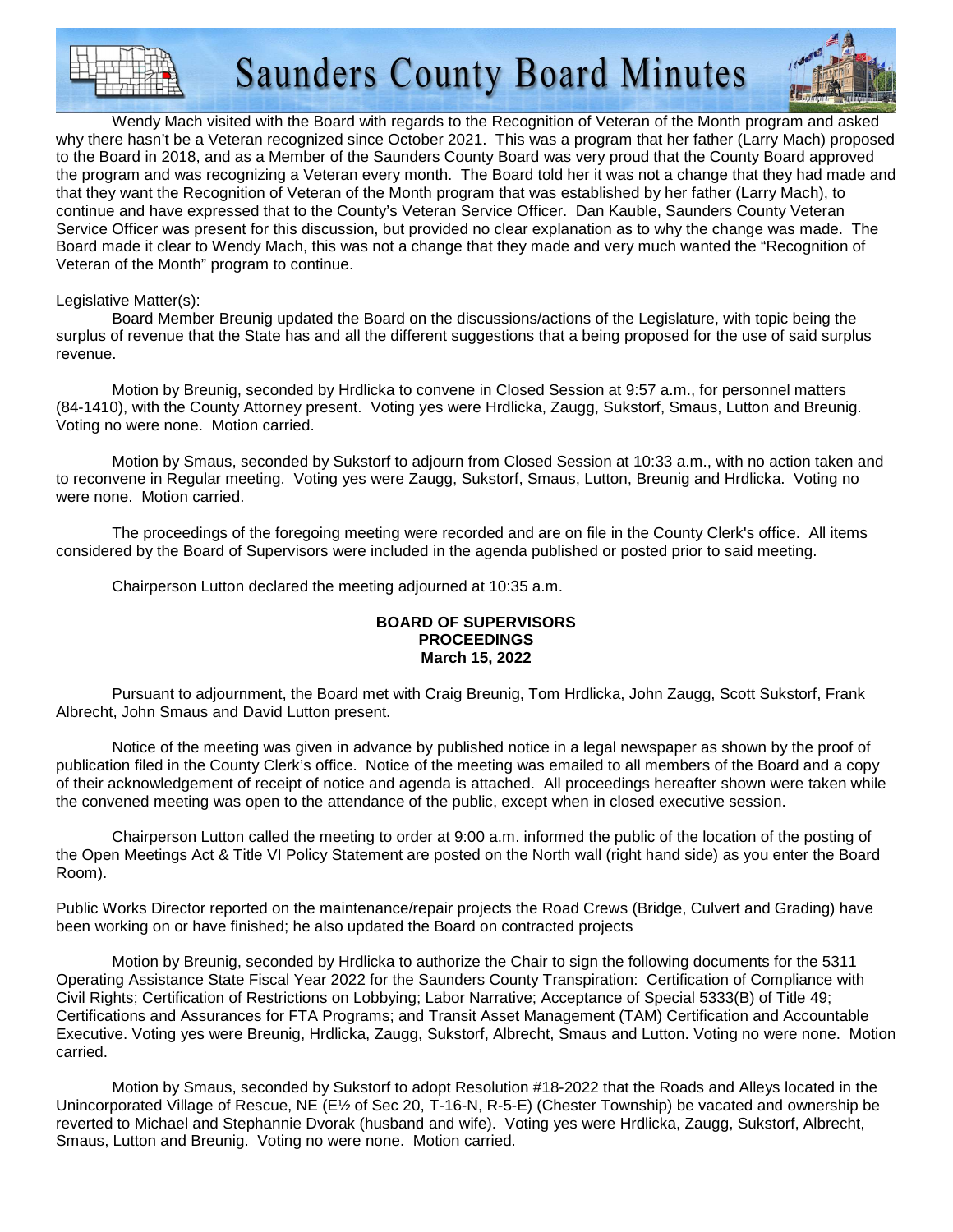

**Saunders County Board Minutes** 



Motion by Albrecht, seconded by Zaugg to set a Public Hearing of April 12, 2022 at 9:15 for the consideration Application #9428 by Tanner Almery (Valley Corp.) to amend Section 6.02.03 of the Saunders County Zoning Regulation Text – adding "Mining and extraction of minerals, water or raw material and the manufacturing, processing, treating and storing of mineral, water, or raw materials," (Section 6.01.03, #10, including a-j) to the Transitional Agricultural Zone: Conditional Uses. Voting yes were Zaugg, Sukstorf, Albrecht, Smaus, Lutton, Breunig and Hrdlicka. Voting no were none. Motion carried.

Motion by Smaus, seconded by Breunig to approve Application #9442 by Bruce Williams – for biosolid application, Sec. 5-15-5 (Elk Township), as per the recommendation of the Planning Commission. Voting yes were Sukstorf, Albrecht, Smaus, Lutton, Breunig, Hrdlicka and Zaugg. Voting no were none. Motion carried.

Motion by Sukstorf, seconded by Hrdlicka to approve Application #9443 by Cedar Ridge Acres, LLC – for biosolid application, Sec. 15-13-8 (Green Township), as per the recommendation of the Planning Commission. Voting yes were Albrecht, Smaus, Lutton, Breunig, Hrdlicka, Zaugg and Sukstorf. Voting no were none. Motion carried

Motion by Hrdlicka, seconded by Albrecht to approve the 2023 Juvenile Services Grant Application; the 2022 Amended Community-Based Aid Juvenile Services Grant; and **Resolution #19-2022** Amending Resolution #19-2021 establishing a "Pre-Trial Juvenile Diversion Fee Schedule" and a "Pre-Trial Juvenile Diversion Fee Waiver Policy". by addition the following: 2) Additional fees may occur for required programs/classes, at-cost (prices will vary); and 3) When feasible (determined by the Youth Services Program Director), additional community service hours may be completed to reduce the total fee owed at a rate of \$10.00 per service hour (if feasible and/or when feasible). The Chairperson is hereby authorized to sign all documents. Voting yes were Smaus, Lutton, Breunig, Hrdlicka, Zaugg, Sukstorf and Albrecht. Voting no were none. Motion carried.

Motion by Smaus, seconded by Breunig to acknowledge receipt of the County Treasurer's Report on the Public Tax Sale held on March 7, 2022. Voting yes were Lutton, Breunig, Hrdlicka, Zaugg, Sukstorf, Albrecht and Smaus. Voting no were none. Motion carried.

The Veteran Service Officer presented a hand out to the Board that covered a wide range of topics, with the following being just a few of said topics: Change of Command; Recommendation for policy changes, resource allocations and making county level resources more visible and accessible to veterans; different conferences being held; and a calendar showing the Veteran Committee/County Board quarterly meetings, Veteran Assistance Conferences and Veteran Appreciation Celebrations.

The Board discussed the "Recognition of Veteran of the Month program" with the Veteran Service Officer. At the end of the discussion, it was determined that the Veteran Service Officer will work with a Board Members Albrecht and Smaus to work on issues that were brought up during the discussion and to possible bring back each month the "Recognition of Veteran of the Month program" that was implemented by past Board Member Larry Mach.

Motion by Breunig, seconded by Hrdlicka to approve the minutes of the March 8<sup>th</sup> Board meeting and to approve the addition of Pledged Securities, as presented by the County Treasurer. Voting yes were Breunig, Hrdlicka, Zaugg, Sukstorf, Albrecht, Smaus and Lutton. Voting no were none. Motion carried.

### Committee Reports: None

Open discussion from the public: None.

Motion by Hrdlicka, seconded by Smaus to convene in Closed Session at 10:43 a.m., for personnel matters (84-1410), with the County Attorney present. Voting yes were Hrdlicka, Zaugg, Sukstorf, Albrecht, Smaus, Lutton and Breunig. Voting no were none. Motion carried.

Lutton was excused at approximately 10:45 a.m. - Vice Chairperson will be conducting the remaining portion of the meeting.

Motion by Sukstorf, seconded by Smaus to adjourn from Closed Session at 11:17 a.m., with no action taken. Voting yes were Zaugg, Sukstorf, Albrecht, Smaus, Breunig and Hrdlicka. Voting no were none. Motion carried.

 The proceedings of the foregoing meeting were recorded and are on file in the County Clerk's office. All items considered by the Board of Supervisors were included in the agenda published or posted prior to said meeting.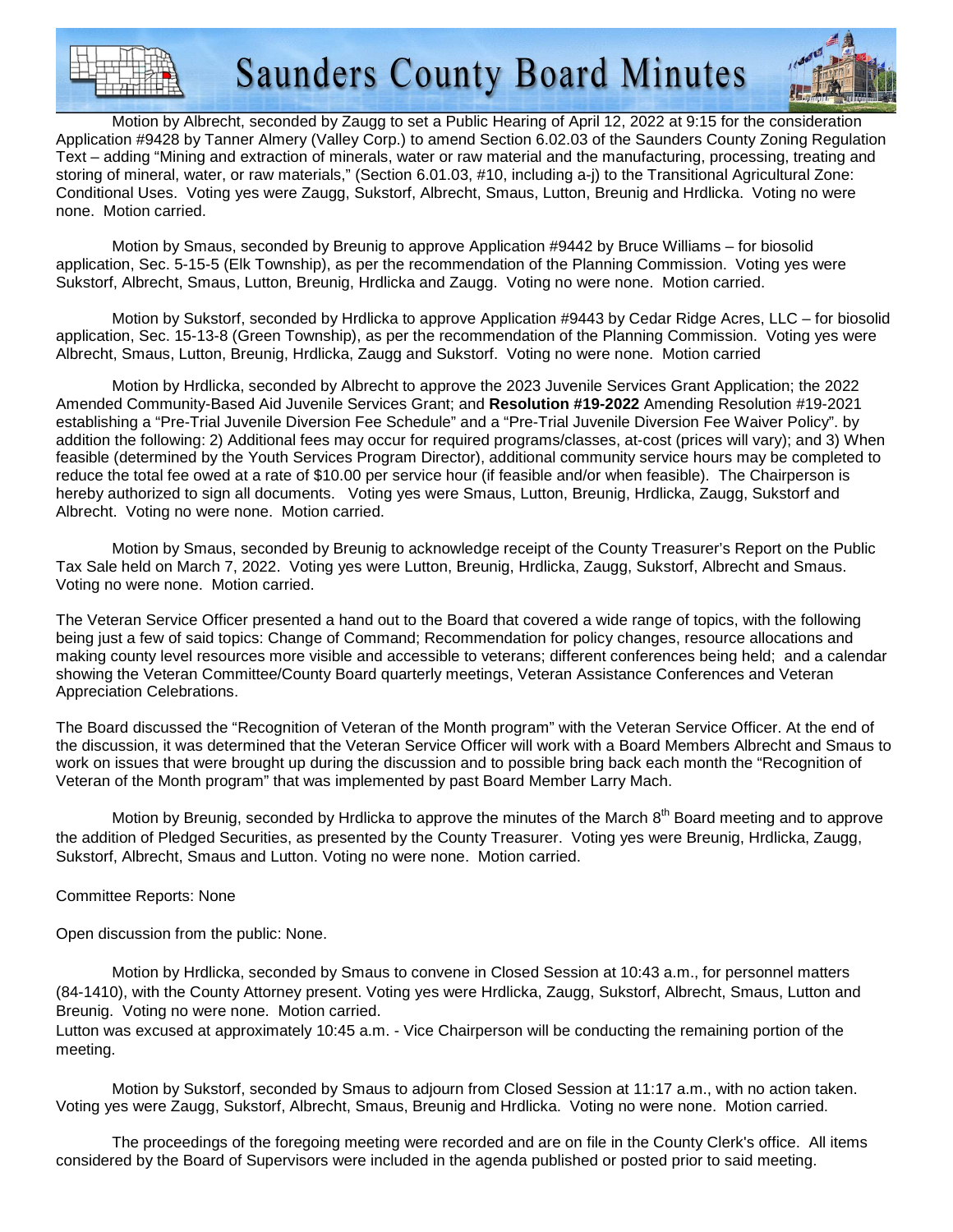



Vice Chairperson Breunig declared the meeting adjourned at 11:20 a.m.

### **BOARD OF SUPERVISORS PROCEEDINGS March 22, 2022**

 Pursuant to adjournment, the Board met with Craig Breunig, Tom Hrdlicka, John Zaugg, Scott Sukstorf, Frank Albrecht, John Smaus and David Lutton present.

 Notice of the meeting was given in advance by published notice in a legal newspaper as shown by the proof of publication filed in the County Clerk's office. Notice of the meeting was emailed to all members of the Board and a copy of their acknowledgement of receipt of notice and agenda is attached. All proceedings hereafter shown were taken while the convened meeting was open to the attendance of the public, except when in closed executive session.

 Chairperson Lutton called the meeting to order at 9:02 a.m. informed the public of the location of the posting of the Open Meetings Act & Title VI Policy Statement are posted on the North wall (right hand side) as you enter the Board Room).

Public Works Director reported on the activities of the Road Crews (Bridge, Culvert and Grading);Wahoo SW Bridge final planks set yesterday, Ceresco North Deadman poured will start backfilling bridge the end of this week if it's dry enough. Cedar Bluffs Box Culvert done, backfilled & rocked. Wahoo Northwest backfilled & rocked. Memphis West started backfilling last week on County Road 11, hopefully open next week. Prague Northeast poured Thursday can start back filling end of the week. Dirt Crew is working on 12 & G grading ditches & the road. Culvert Crews moving to 28, 29 & M to fix a hole in the culvert.

 Motion by Breunig, seconded by Hrdlicka to open the Public Hearing for consideration of the County's One and Six Year Road Plan at 9:04 a.m. Voting yes were Breunig, Hrdlicka, Zaugg, Sukstorf, Albrecht, Smaus and Lutton. Voting no were none. Motion carried.

Discussion was held on the One and Six Year Plan major projects for this year. Benefits of poured concrete culverts compared to precast culverts and as opposed to steel. Poured is more stable than precast and they are bot much cheaper than steel ones right now and they last longer.

 Motion by Smaus, seconded by Albrecht to close the Public Hearing at 9:24 a.m. and adopt **Resolution #17-2022** approving the County's One and Six Year Road Plan; as presented by the Saunders County Highway Superintendent. Voting yes were Hrdlicka, Zaugg, Sukstorf, Albrecht, Smaus, Lutton and Breunig. Voting no were none. Motion carried.

 Motion by Sukstorf, seconded by Smaus to approve the request by Flagmen Car Club to use County Roads for their Spring Cruise on April 23, 2022. Approval given, but the car club has to sign a waiver indemnification that the County Attorney will draw up. The Sheriff also needs to sign the Waiver. There will be motorized vehicles and side by sides only, no 3 wheelers, 4 wheelers or dirt bikes. Voting yes were Sukstorf, Albrecht, Smaus, Lutton, Breunig, Hrdlicka and Zaugg. Voting no were none. Motion carried.

Discussion was had about the replacement of windows in the Courthouse. The Broker looking at the windows was talking of replacing all windows. Some Board Members don't think they all need replaced. Need to get the specs and go out for bids.

 Motion by Sukstorf, seconded by Zaugg to adopt **Resolution #20-2022** for Emergency Relief Program – Emergency/Permanent Repairs Funds, requesting the Nebraska Department of Transportation to act on behalf of Saunders County to administer Federal Funds and Authorize the Chairperson to sign. Voting yes were Albrecht, Smaus, Lutton, Breunig, Hrdlicka, Zaugg and Sukstorf. Voting no were none. Motion carried.

 Motion by Sukstorf, seconded by Breunig to authorize the signing of the Interlocal Agreement to create the Lower Platte Weed Management Area with other counties. Voting yes were Smaus, Lutton, Breunig, Hrdlicka, Zaugg, Sukstorf and Albrecht. Voting no were none. Motion carried.

 Motion by Smaus, seconded by Hrdlicka to adopt **Resolution #21-2022** amending Resolution #19-2022 (Pre-Trial Juvenile Diversion Fee Schedule & Waiver Policy), adding "Initial Evaluation Fee". Voting yes were Lutton, Breunig, Hrdlicka, Zaugg, Sukstorf, Albrecht and Smaus. Voting no were none. Motion carried.